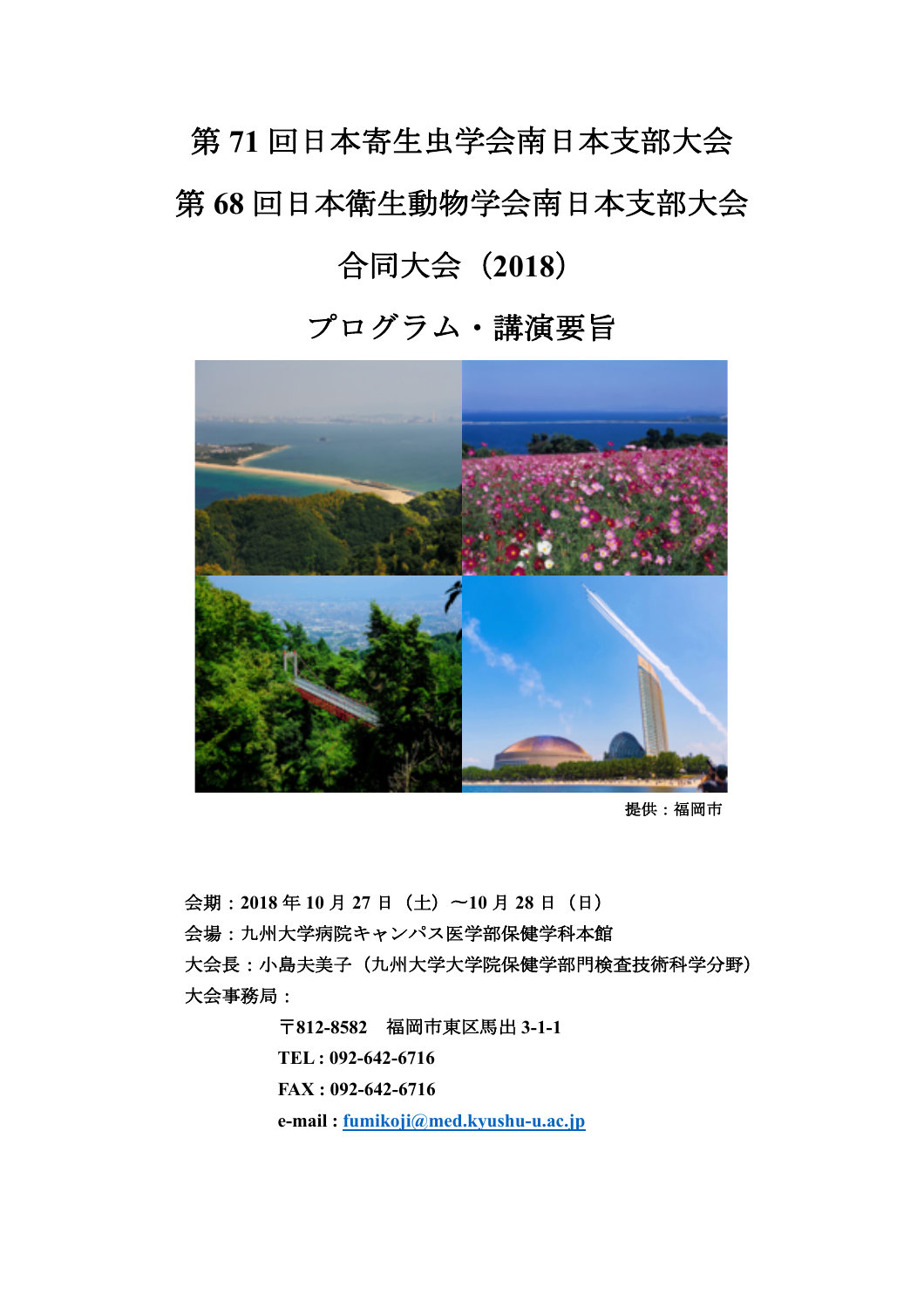#### ご案内

- 1. 受付: 2018 年 10 月 27 日(土) 12 時 00 分より 保健学科本館 3 階 5 番講義室前
- 2. 会費: 当日受付にてお支払いください。 参加費:一般 2,000 円、学生無料 懇親会費:一般 3,000 円、学生 2,000 円
- 3. 発表:口頭発表のみ。発表 10 分、質疑応答 5 分です。
- 4. 発表データ:当日、会場にて受付いたします。Microsoft PowerPoint で作成してください。Mac 版には対応しておりません。各自、必ず事前の動作確認をお願いします。当日使用のコンピュ ータは、OS が Windows7、ソフトは Microsoft PowerPoint 2014 です。
- 5. 評議員会・運営委員会: 2018 年 10 月 27 日(土) 12 時 00 分-13 時 00 分 九州大学病院キャンパス 医学部保健学科本館 3F 多目的室

6. 懇親会: 2018 年 10 月 27 日(土) 19 時 00 分より(予定)

 場所: 海山邸 博多 ARK 店 博多区博多駅東 2−17−5 ARK ビル 1F JR 博多駅筑紫口より徒歩 4 分 Tel: 092-432-5833

7. 衛生動物学会誌掲載用抄録:「衛生動物」カテゴリーでの発表者は、別に衛生動物学会誌「衛 生動物 Medical Entomology and Zoology」掲載用の抄録を提出していただく必要があります。 下記のサイトから書式をダウンロードしてご利用ください。大会受付時に、作成した抄録デー タを USB フラッシュメモリで提出してください。

https://server51.joeswebhosting.net/~js4308/ja/meetings

8. その他:クロークは用意していませんので、お荷物は各自で管理お願いたします。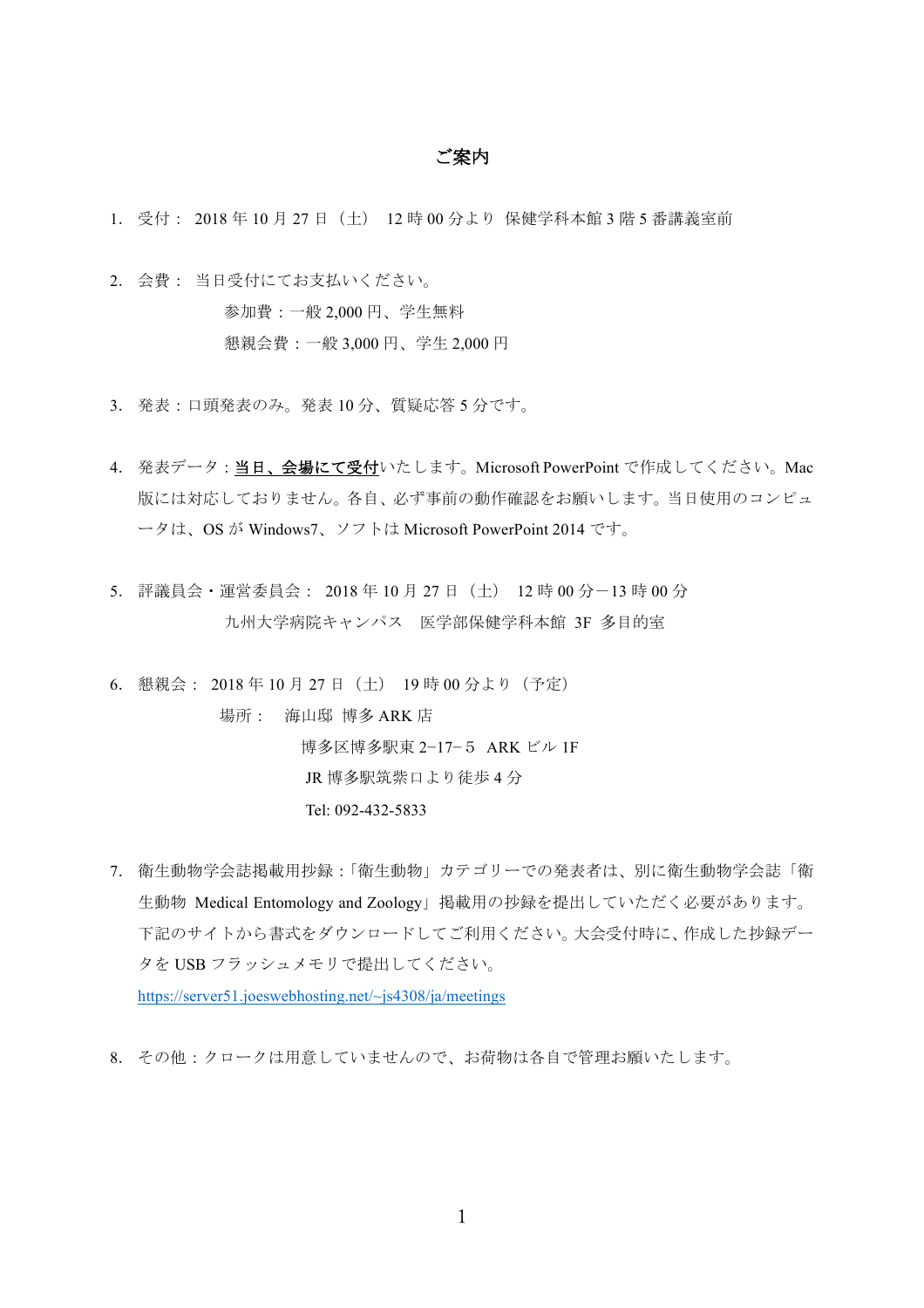9. 会場へのアクセス

#### **1)** 市営地下鉄をご利用の場合

#### 福岡空港から:

地下鉄空港線の福岡空港駅から乗車し、中洲川端駅で下車します。同駅から箱崎線貝塚行き(階 段を昇る)に乗り換え、馬出九大病院前駅で下車します。駅から病院キャンパス内へは地下通路 でつながっております。時間は 20~30 分程度です。

#### 博多駅から:

地下鉄空港線の博多駅から天神方面行きの地下鉄に乗車し、中洲川端駅で下車します。同駅から 箱崎線貝塚行き(階段を昇る)に乗り換え、馬出九大病院前駅で下車します。時間は 10~20 分 程度です。

#### **2) JR** をご利用の場合

JR 吉塚駅で下車します。駅から病院キャンパスまでは徒歩 10 分です。

#### **3)** 西鉄バスをご利用の場合

博多駅から:9、10、29 番のバスを利用してください。

天神駅から:1、12、13、51、52、71、77、78 番のバスを利用してください。

どちらの場合も「警察本部前・九大病院入口」で下車します。九大病院が終点の場合は、病院 中まで入ります。



 地下鉄馬出九大病院前駅で下車し、そのまま地下通路から九大病院側に向かい、 地上に出ると地図上の東門のところに出ます。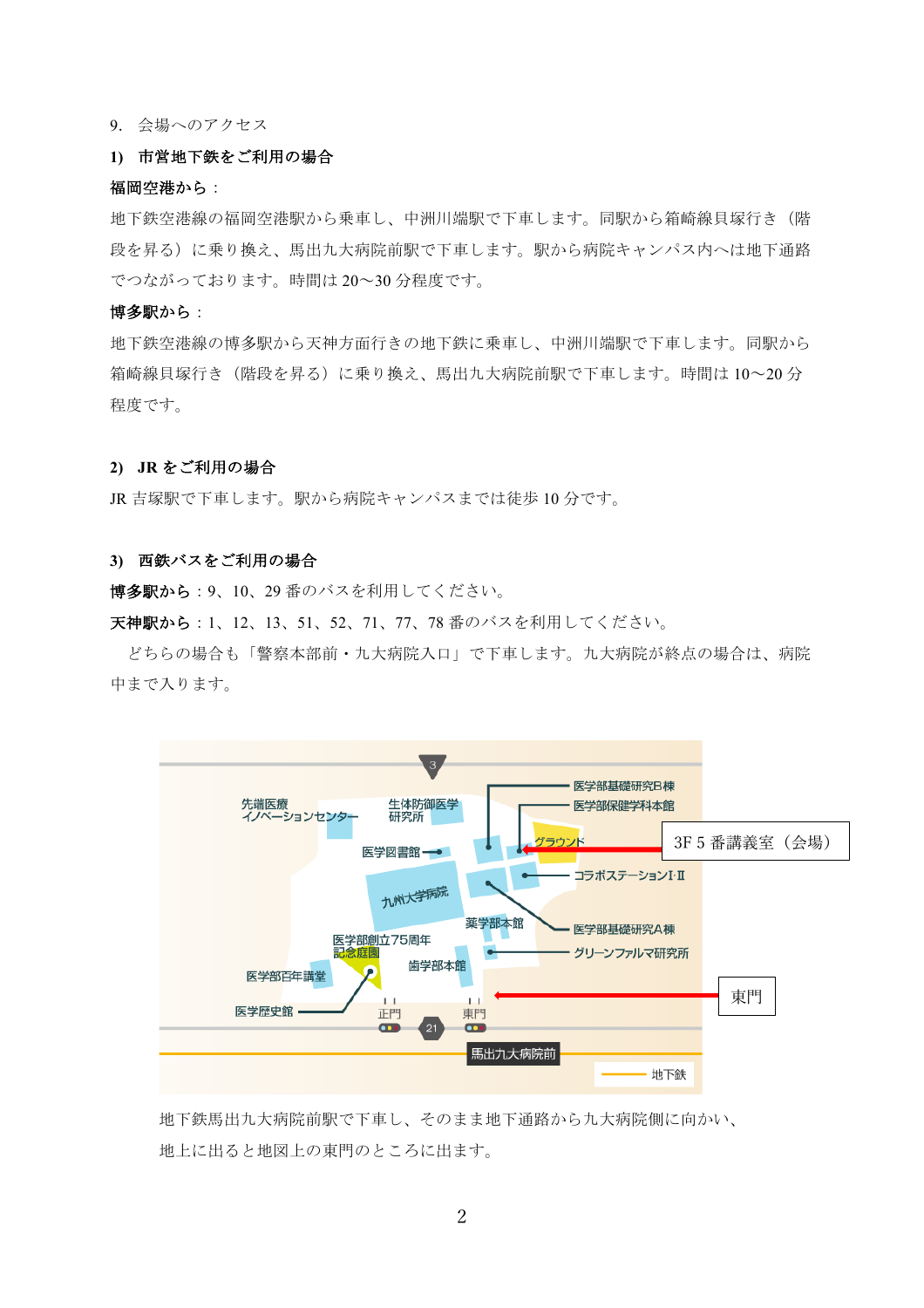# 第 **71** 回日本寄生虫学会南日本支部大会・第 **68** 回日本衛生動物学会南日本支部大会

#### 合同大会(**2018**)

#### 日 程

#### 第 **1** 日目

- 12:00-13:00 評議委員会・運営委員会(保健学科本館 多目的室)
- 13:25-13:30 開会の挨拶
- 13:30-14:30 セッション1 (寄生虫) 座長 菊池 三穂子
- 14:30-15:30 セッション2 (衛生動物) 座長 松尾 智英
- 15:30-15:45 休憩
- 15:45-17:00 セッション3(寄生虫) 座長 吉田 彩子、凪 幸世
- 17:00-17:05 休憩
- 17:05-18:05 特別講演 座長 小島 夫美子 多田 功(九州大学名誉教授)

 『みんなみ 71 年:先人達のプロフィール』

#### 第2日目

9:00-10:00 セッション4 (衛生動物) 座長 二見 恭子 10:00-10:10 休憩 10:10-10:55 セッション5 (寄生虫) 座長 長田 良雄 10:55-11:00 休憩 11:00-11:30 教育講演 座長 皆川 昇 丸山 治彦(宮崎大学医学部・感染症学講座・寄生虫学分野) 『肺吸虫症からみえるわが国の食文化

 -玄界灘沿岸から筑紫平野にかけての特殊性とは』

11:30-12:00 総会 

12:00-12:05 閉会の挨拶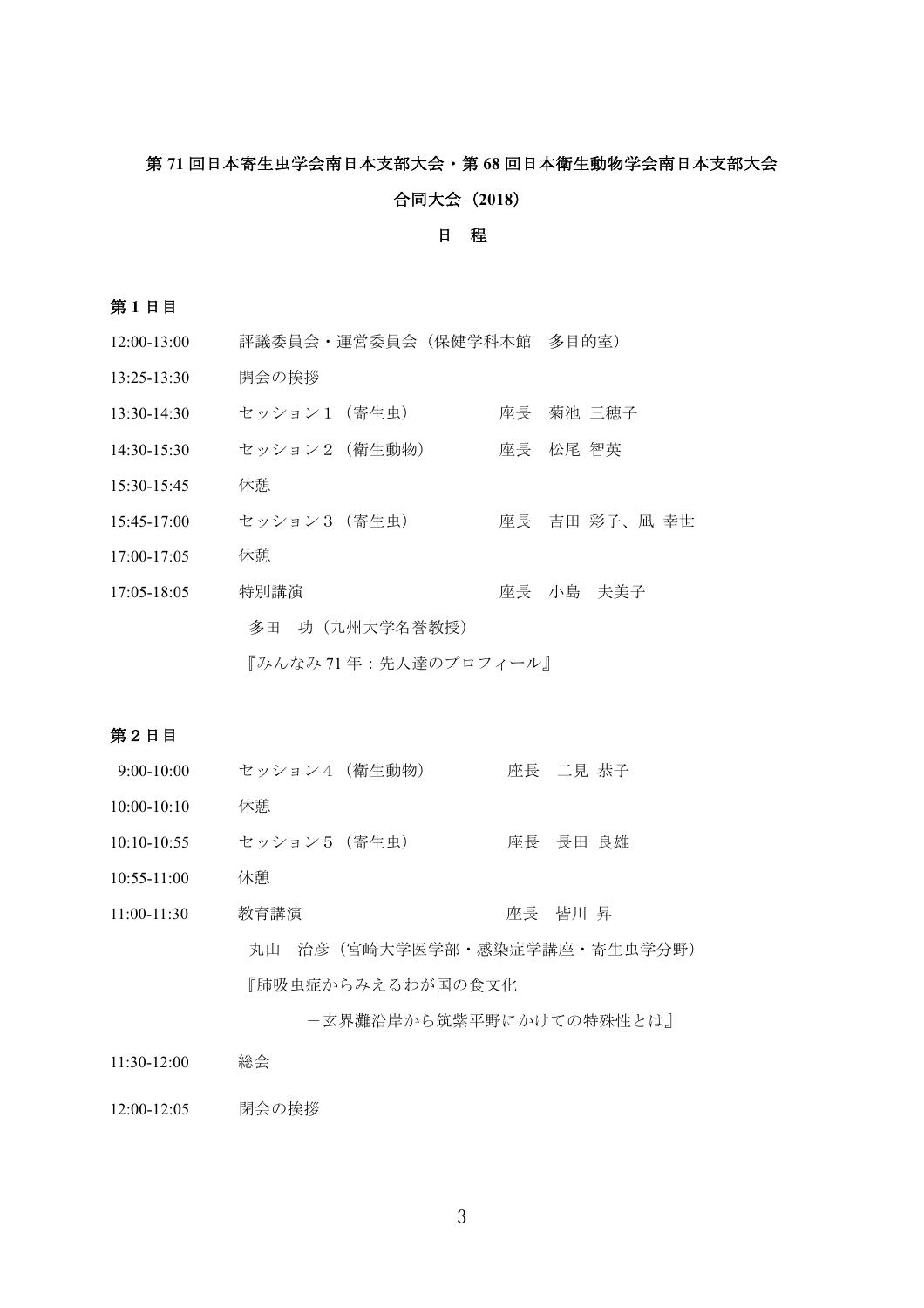#### **10** 月 **27** 日(土)

#### l 一般講演

#### セッション1 **13:30-14:30** 座長:菊池 三穂子(長崎大学)

#### 寄生虫1 **13:30-13:45**

急㏿凍結・凍結割断レプリカ標識法によるトキソプラズマ虫体膜ナノスケール解析の検討  $\bigcirc$ 正谷達謄<sup>1</sup>、富奥甘奈<sup>1</sup>、藤田秋一<sup>1</sup> <sup>1</sup> 鹿児島大学・共同獣医学部

#### 寄生虫2 **13:45-14:00**

#### サムソン染色による赤痢アメーバ永久染色標本作製の基礎的検討

〇原 樹

久留米大学・医学部・感染医学講座・真核微生物学部門

#### 寄生虫3 **14:00-14:15**

# *Entamoeba*シスト形成に伴う細胞分化の新規解析法の導入

〇見市文香、三宅靖延、山口タム、吉田裕樹 佐賀大学・医学部・分子生命科学講座・免疫学分野

#### 寄生虫4 **14:15-14:30**

#### **Coccidiosis Intestinal Dysmotility**

ORiki Siswandi<sup>1</sup>, Ayako Yoshida<sup>1</sup>, Hiroyuki Satoh<sup>2</sup>, Nariaki Nonaka<sup>1</sup>

<sup>1</sup>Laboratory of Veterinary Parasitic Diseases, <sup>2</sup>Laboratory of Veterinary Clinical Radiology, University of Miyazaki, Japan

#### セッション2 **14:30-15:30** 座長:松尾 智英(鹿児島大学)

#### 衛生動物1 **14:30-14:45**

## 単為生殖系フタトゲチマダニの胚発生における抗酸化分子の発現プロファイルの作成

○島崎 慧<sup>1</sup>, Emmanuel Pacia Hernandez<sup>1, 2</sup>, 新原博子<sup>1</sup>, 藤崎幸蔵<sup>3</sup>, 田仲哲也 <sup>1, 2</sup>  $^{-1}$ 鹿児島大学・共同獣医学部・感染症学分野. $^{-2}$ 山口大学大学院・連合獣医学研究科. $^{-3}$ 農研機構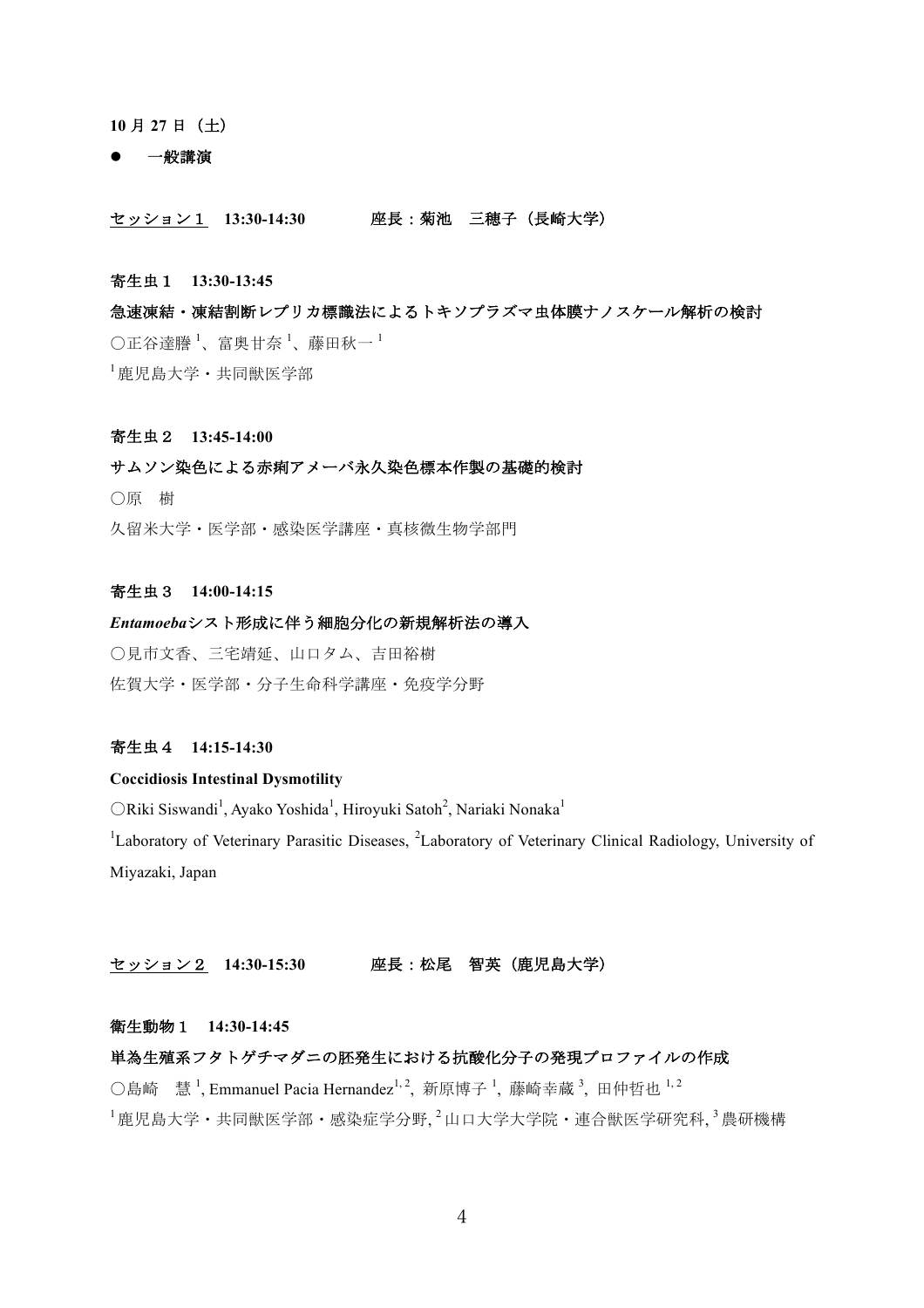#### 衛生動物2 **14:45-15:00**

#### フタトゲチマダニ由来抗酸化蛋白質を発現する哺乳類細胞の安定発現株の作製

○諸熊遥樹<sup>1</sup>, 草木迫浩大 <sup>1, 2</sup>, Melbourne Rio Talactac<sup>1, 3</sup>, Emmanuel Pacia Hernandez<sup>1, 4</sup>, 田仲哲也 <sup>1, 4</sup>  $^{-1}$ 鹿児島大学・共同獣医学部・感染症学分野, $^{-2}$ 北海道大学・大学院獣医学研究院, <sup>3</sup>Cavite State University • Faculty of Veterinary Medicine, <sup>4</sup> 山口大学大学院 • 連合獣医学研究科

#### 衛生動物3 **15:00-15:15**

#### 日本のアカクラアシマダラブユの遺伝子解析

 $\bigcirc$ 福田昌子<sup>1</sup>,大塚 靖<sup>2</sup>, 高岡宏行<sup>3</sup>  $^{-1}$ 大分大学・全学研究推進機構,  $^{2}$ 鹿児島大学・国際島嶼教育研究センター,  $^{3}$ マラヤ大学・熱帯感

#### 衛生動物4 **15:15-15:30**

染症研究教育センター

#### 長崎におけるヒトスジシマカの遺伝構造の解析

〇楊超, 胡錦萍, 二見恭子, 川田 均, 皆川 昇 長崎大学・熱帯医学研究所

l 休憩 **15:30-15:45**

| セッション3 15:45-17:00 | 座長:吉田 彩子(宮崎大学)  |  |
|--------------------|-----------------|--|
|                    | 座長:凪 幸世 (久留米大学) |  |

#### 寄生虫5 **15:45-16:00**

#### **Establishment of an improved NGS-based protocol for highly sensitive parasite identification**

 $O$ Asuka Konosu<sup>1</sup>, Kazunori Murase<sup>1</sup>, Akina Hino<sup>2</sup>, Haruhiko Maruyama<sup>1</sup>, Taisei Kikuchi<sup>1</sup> <sup>1</sup>Parasitology, Faculty of Medicine, Univ. of Miyazaki, <sup>2</sup>Environmental Parasitology, Tokyo Medical and Dental Univ.

#### 寄生虫6 **16:00-16:15**

# **A Novel diagnostic method for schistosomiasis: detecting antibody against single proteins in human serum and urine**

 $\bigcirc$ Mio Tanaka <sup>1, 2</sup>, Taeko Moriyasu<sup>1</sup>, Evans Chadeka Asena <sup>1, 2</sup>, Benard Ngetich Cheriot<sup>3</sup>, Yoshito Fujii<sup>4</sup>, Satoshi Kaneko<sup>4</sup>, Risa Nakamura<sup>1, 2</sup>, Shinjiro Hamano<sup>1, 2</sup>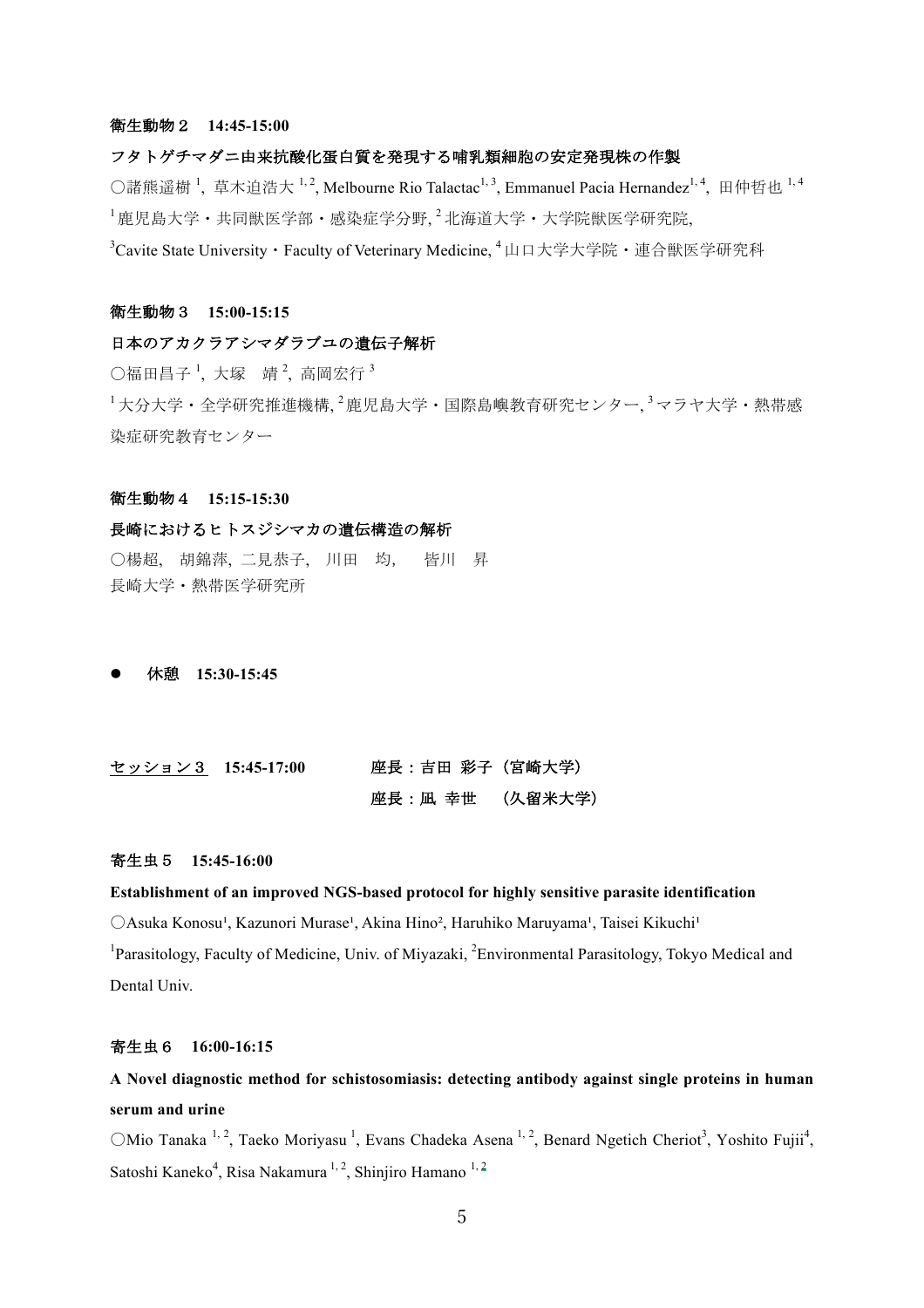<sup>1</sup> Department of Parasitology, Institute of Tropical Medicine, Nagasaki University,  $\frac{2}{3}$  Program for Nurturing Global Leaders in Tropical and Emerging Communicable Diseases, Graduate School of Biomedical Sciences Doctoral Leadership Program, Nagasaki University, <sup>3</sup> Nagasaki University, Kenya Research Station, NUITM-KEMRI Project, Nairobi, Kenya, <sup>4</sup> Department of Eco-epidemiology, Institute of Tropical Medicine, Nagasaki University.

#### 寄生虫7 **16:15-16:30**

# 当施設におけるアニサキス症の発生状況と背景

 $\bigcirc$ 生野 博<sup>1</sup>, 石川 敬<sup>1,2</sup>  $^{-1}$ (株)ビー・エム・エル 細菌検査課・寄生虫検査, $^2$ 国立感染症研究所・寄生動物部

#### 寄生虫8 **16:30-16:45**

# **Snail Infection Rates in Schistosomiasis Endemic Provinces in the Philippines: Need for Snail Surveillance Technique**

○ Ian Tabios<sup>4</sup>, Raffy Fornillos<sup>1,2</sup>, Marcello Otake Sato<sup>3</sup>, Megumi Sato<sup>5</sup>, Lydia R. Leonardo<sup>1,6</sup>, Yuichi Chigusa<sup>3</sup>, Toshifumi Minamoto<sup>7</sup>, Mihoko Kikuchi<sup>8</sup>, Emelda R. Legazpi<sup>9</sup>, and Ian Kendrich C. Fontanilla<sup>1,2</sup> <sup>1</sup>DNA Barcoding Laboratory, Institute of Biology, College of Science, University of the Philippines Diliman, <sup>2</sup>Natural Sciences Research Institute, University of the Philippines Diliman, <sup>3</sup>Department of Tropical Medicine and Parasitology, Dokkyo Medical University, <sup>4</sup>College of Medicine, University of the Philippines Manila, <sup>5</sup>Graduate School of Health Sciences, Niigata University, <sup>6</sup>Graduate School, University of the East Ramon Magsaysay Memorial Medical Center, <sup>7</sup>Graduate School of Human Development and Environment, Kobe University <sup>8</sup>Department of Immunogenetics, Institute of Tropical Medicine, Nagasaki University, <sup>9</sup>Medical Zoology Laboratory, Schistosomiasis Research and Training Center

#### 寄生虫9 **16:45-17:00**

# **Spatiotemporal epidemiology of** *Schistosoma mansoni* **infection at a small-scale level in Mbita, western Kenya**

 $OChadeka Evans<sup>1, 2</sup>$ , Benard Ngetich Cheriot<sup>3</sup>, Sammy M. Njenga<sup>4</sup>, Shinjiro Hamano<sup>1, 2, 3</sup>

<sup>1</sup>Leading program, Graduate school of Biomedical Sciences, Nagasaki University, <sup>2</sup>Department of Parasitology, Institute of Tropical Medicine, Nagasaki University, <sup>3</sup>Nagasaki University, Kenya Research Station, NUITM-KEMRI Project, Nairobi, Kenya, <sup>4</sup>Eastern and Southern Africa Centre of International Parasite Control (ESACIPAC), Kenya Medical Research Institute (KEMRI), Nairobi, Kenya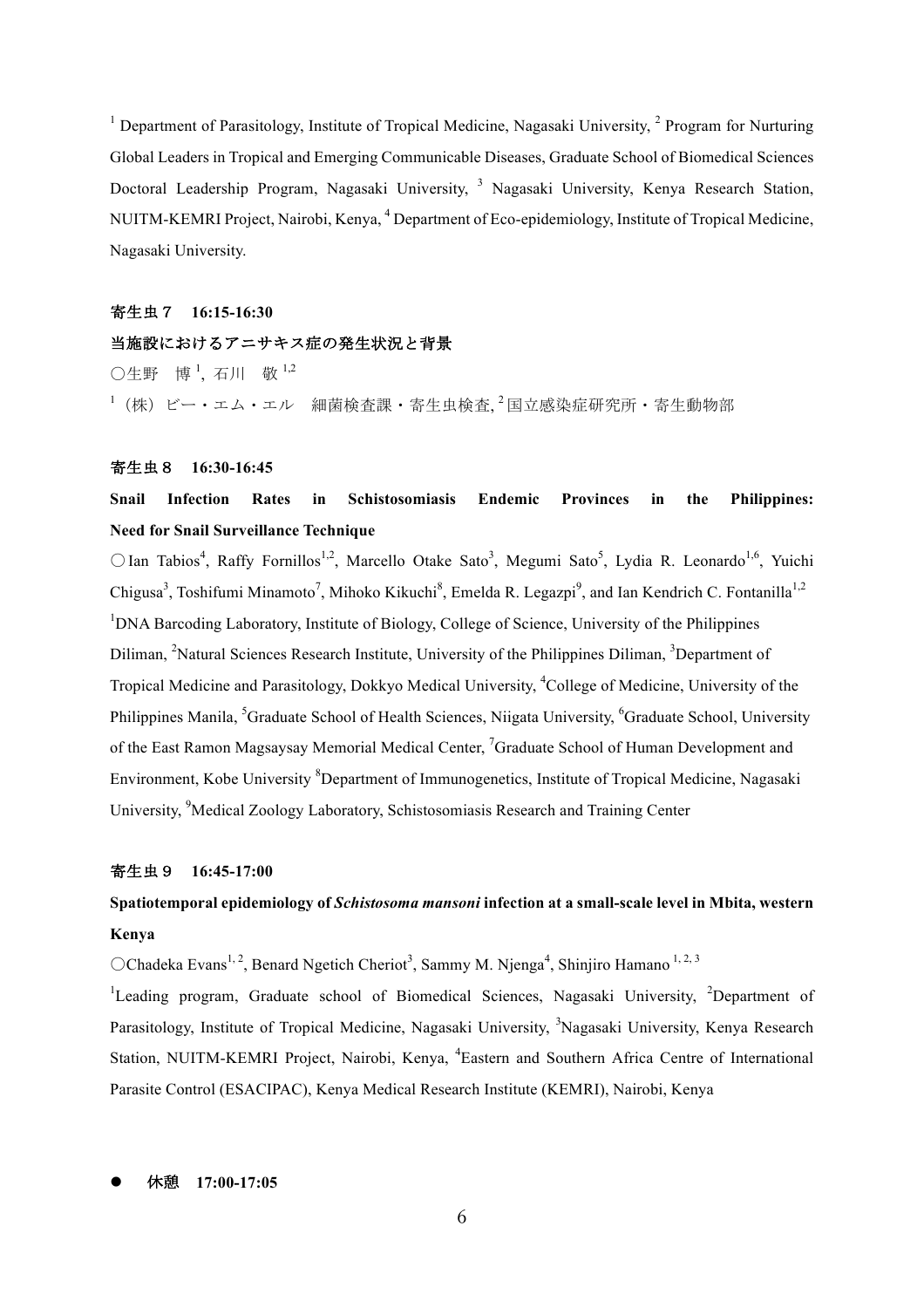- l 特別講演 **17:05-18:05** 座長:小島夫美子(九州大学)
	- 卓話『みんなみ **71** 年:先人達のプロフィール』

 多田 功(九州大学名誉教授)

l 懇親会 **19:00-21:00** 海山邸 博多 **ARK** 店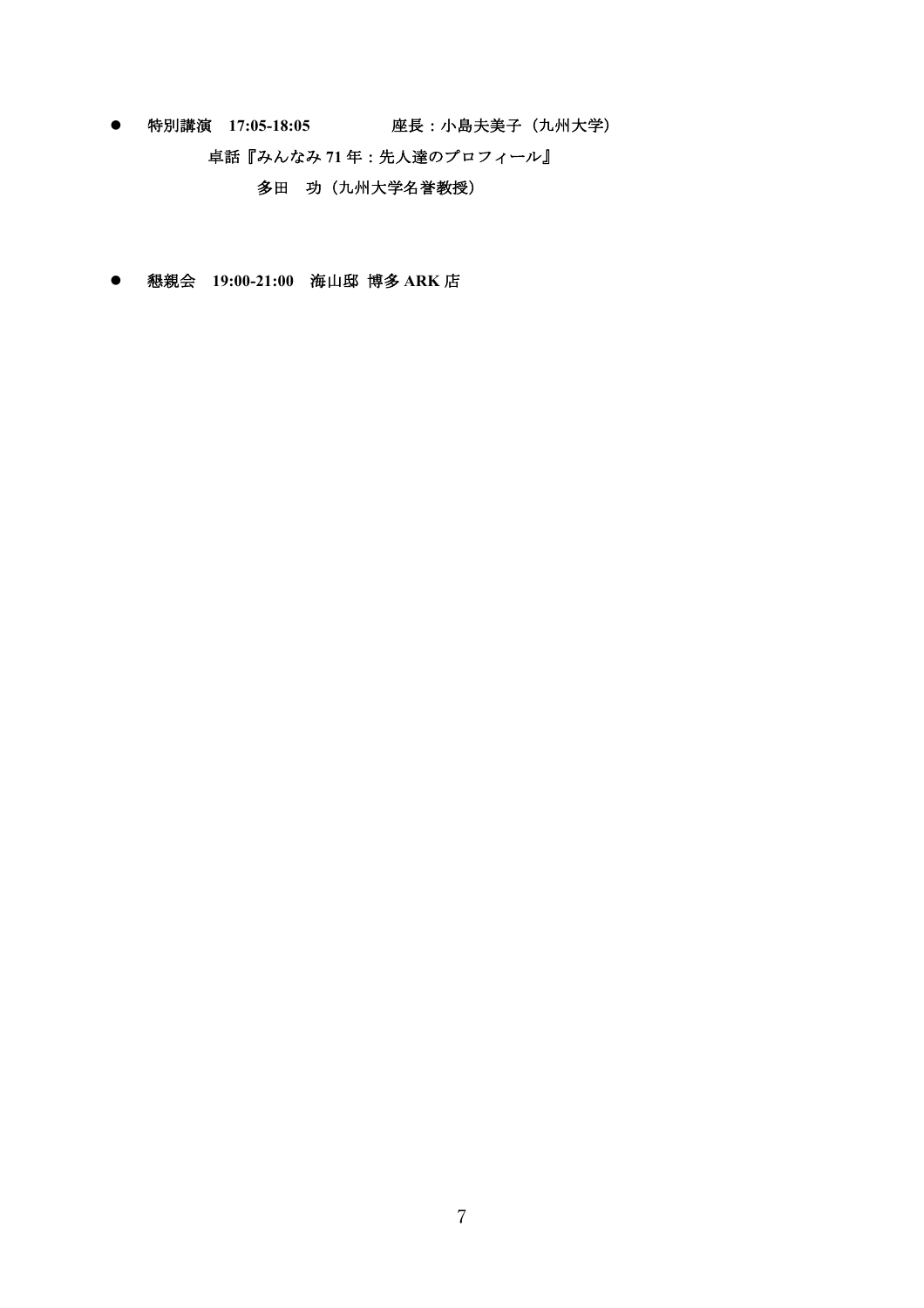**10** 月 **28** 日(日)

#### l 一般講演

セッション4 **9:00-10:00** 座長:二見 恭子(長崎大学)

#### 衛生動物5 **9:00-9:15**

マリ共和国首都バマコにおけるヤブカの産卵数の観察

 $\bigcirc$  松尾敏明<sup>1</sup>, 津田良夫<sup>2</sup>

 $1$ 在マリ日本大使館,  $2$ 国立感染研·昆虫医科学

#### 衛生動物6 **9:15-9:30**

大学構内における蚊の防除の試み:雨水桝への透水マット充填の効果 〇砂原俊彦 長崎大学・熱帯医学研究所

#### 衛生動物7 **9:30-9:45**

ミクロネシアの離島におけるデング熱媒介蚊対策の効果について  $\bigcirc$ 大塚 靖<sup>1</sup>、山本宗立<sup>1</sup>、・川西基博<sup>2</sup>  $^{-1}$ 鹿児島大学・国際島嶼教育研究センター,  $^{2}$ 鹿児島大学・教育学部

#### 衛生動物8 **9:45-10:00**

#### 福岡市内神社野外コンサートにおけるヒトスジシマカ対策について

○荻野 和正 1.2, 下川 智子 <sup>3</sup>, 堀江 陽一 4, 金澤 保 2  $^{1}$ ㈱サニックス $,^{2}$ 産業医科大学・免疫学寄生虫学 $,^{3}$ ㈱九州メディカル, $^{4}$ RKB 毎日放送㈱

l 休憩 **10:00-10:10**

セッション5 **10:10-10:55** 座長:長田 良雄(産業医科大学)

### 寄生虫 **10 10:10-10:25**

**Group 2 innate lymphoid cells exacerbate the pathogenesis of amebic liver abscess through promoting the accumulation of eosinophil and neutrophil**

 $\bigcirc$  Risa Nakamura<sup>1,2,3</sup>, Sharmina Deloer<sup>1,2,3</sup>, Masachika Senba<sup>3,4</sup>, Mihoko Kikuchi<sup>3,5</sup>, Shigeo Koyasu<sup>6</sup>,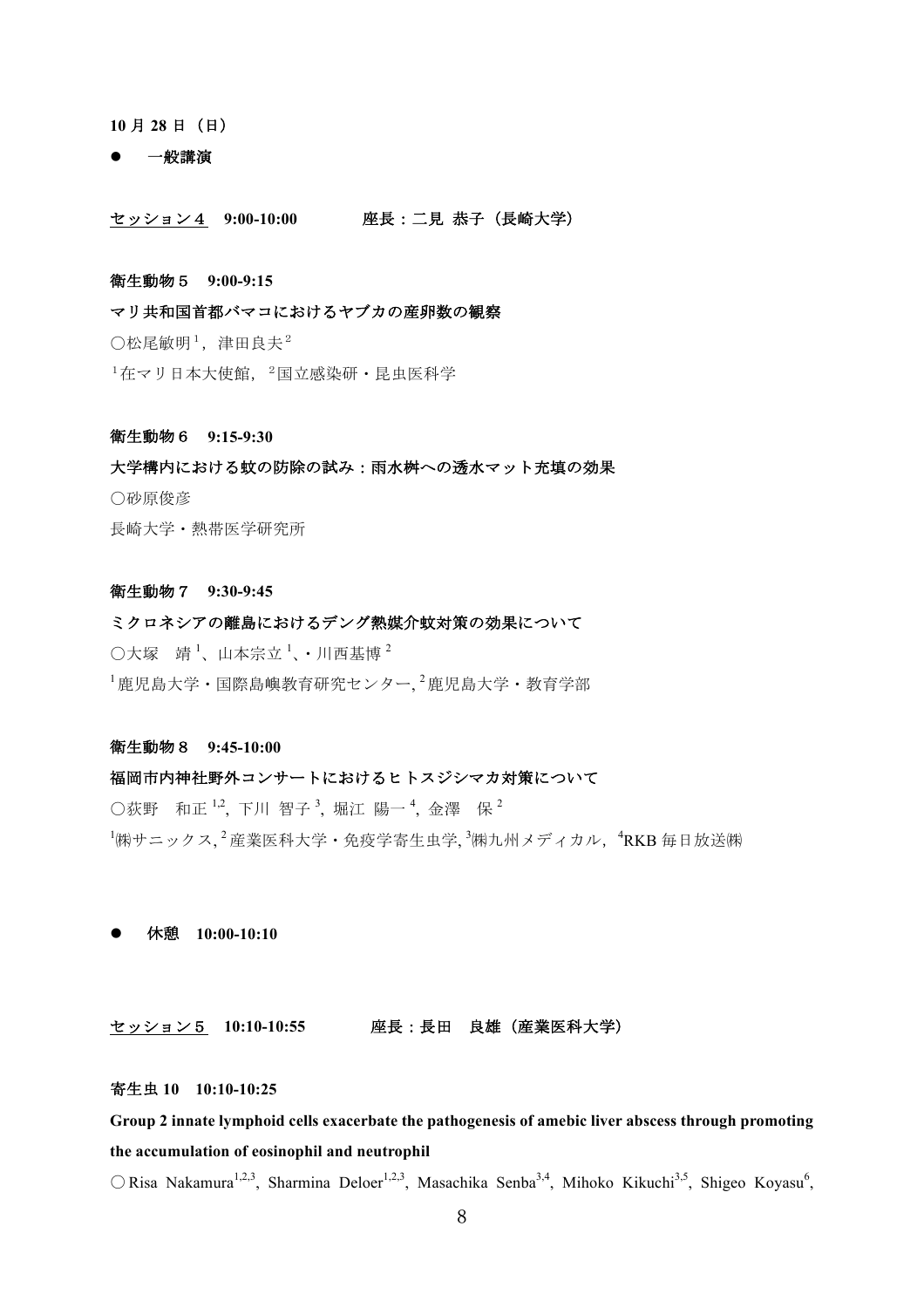#### Kazuyo Moro<sup>7</sup>, Shinjiro Hamano<sup>1,2,3</sup>

<sup>1</sup>Department of Parasitology, Institute of Tropical Medicine, Nagasaki University, <sup>2</sup>Nagasaki University Graduate School of Biomedical Sciences Doctoral Leadership Program, <sup>3</sup>The Joint Usage/Research Center on Tropical Disease, Institute of Tropical Medicine, Nagasaki University, <sup>4</sup>Department of Pathology, Institute of Tropical Medicine, Nagasaki University, <sup>5</sup>Department of Immunogenetics, Institute of Tropical Medicine, Nagasaki University, <sup>6</sup>Laboratory for Immune cell Systems, RIKEN Center for Integrative Medical Sciences,  $7$ Laboratory for Innate Immune Systems, RIKEN Center for Integrative Medical Sciences

#### 寄生虫 **11 10:25-10:40**

#### **γδ T cells modulate humoral immunity against** *Plasmodium berghei* **infection**

○Shin-Ichi Inoue<sup>1,2</sup>, Mamoru Niikura<sup>2</sup>, Hiroko Asahi<sup>2</sup>, Fumie Kobayashi<sup>2,3</sup> Katsuyuki Yui<sup>1</sup> <sup>1</sup>Division of Immunology, Department of Molecular Microbiology and Immunology, Graduate School of Biomedical Sciences, Nagasaki University, <sup>2</sup>Department of Infectious Diseases, Kyorin University School of Medicine, <sup>3</sup>Laboratory of Parasitology, School of Life and Environmental Science, Azabu University

#### 寄生虫 **12 10:40-10:55**

#### **Live attenuated** *Leishmania major* **as a prophylactic vaccine**

○Md. Abu Musa<sup>1,2</sup>, Risa Nakamura<sup>1,2</sup>, Asma Hena<sup>1</sup>, Greg Matlashewski3, Hira L. Nakhasi<sup>4</sup>, Abhay R. Satoskar<sup>5</sup>, Shinjiro Hamano<sup>1,2</sup>

<sup>1</sup>Department of Parasitology, Institute of Tropical Medicine, Nagasaki University, <sup>2</sup>Doctoral Leadership Program, Graduate School of Biomedical Science, Nagasaki University, <sup>3</sup>Department of Microbiology and Immunology, McGill University, <sup>4</sup>Division of Emerging and Transfusion Transmitted Diseases, Center for Biologics Evaluation and Research, US Food and Drug Administration, <sup>5</sup>Department of Pathology, Ohio State University Medical Center.

- l 休憩 **10:55-11:00**
- **教育講演 11:00-11:30** 座長 : 皆川昇(長崎大学) 『肺吸虫症からみえるわが国の食文化 -玄界灘沿岸から筑紫平野にかけての特殊性とは』 丸山 治彦(宮崎大学・医学部・感染症学講座・寄生虫学分野)